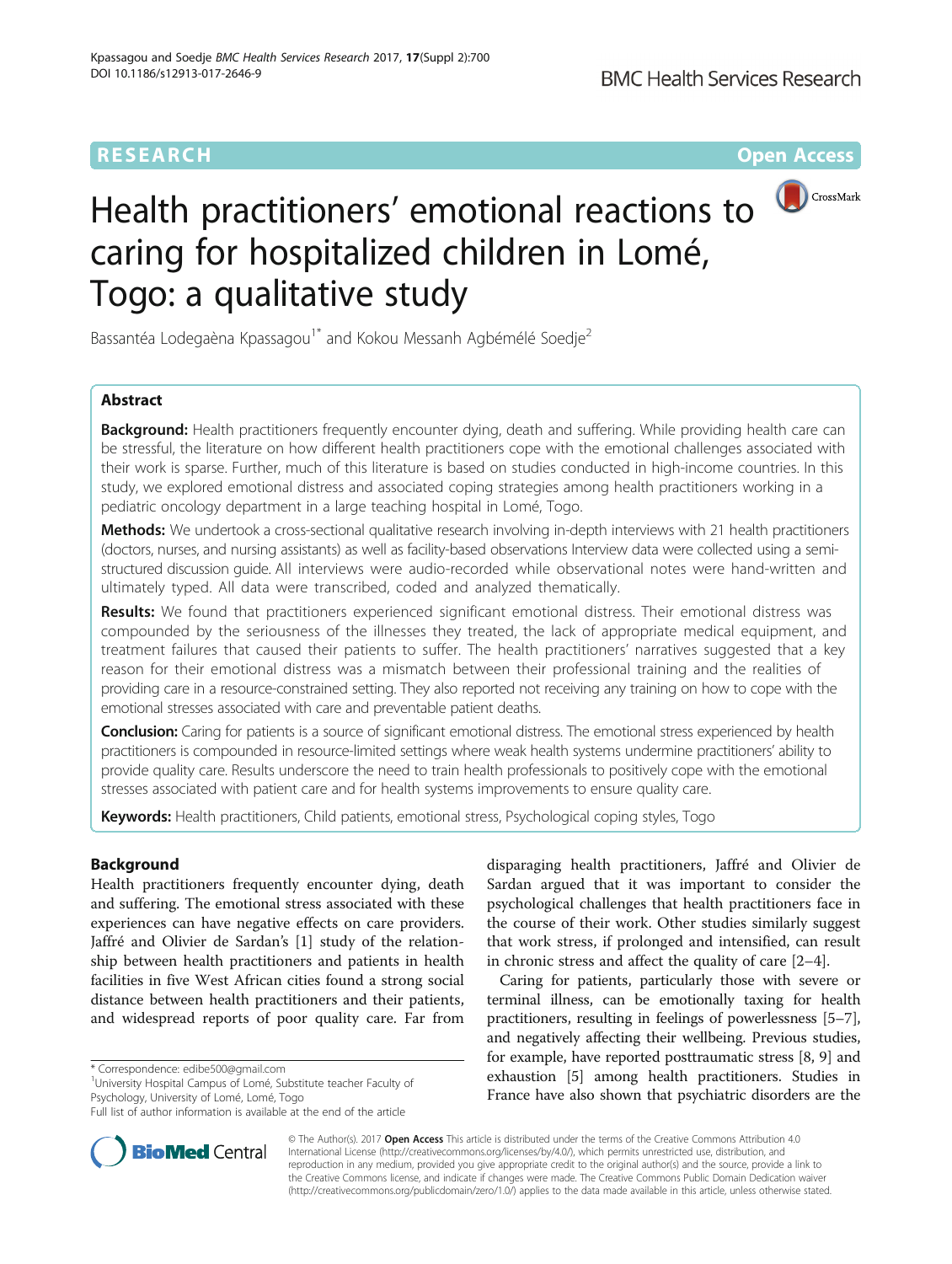leading cause of disability among practicing physicians [[10](#page-4-0)] and that general practitioners have a suicide rate that is 2.5 times higher than the general population [[11](#page-4-0)].

While the emotional challenges faced by health practitioners as a result of their work has received increasing attention in high-income countries [[12](#page-4-0)], little is known about these issues in low and middle income countries. In Togo, where the current study was undertaken, the few studies on health practitioners focus on their experiences as medical professionals and/or on their job satisfaction [[13, 14\]](#page-4-0). In this study, we explored the emotional strains faced by health practitioners working in a pediatric oncology department. We also assessed their strategies for coping with these work-related stressors.

# Methods

# Study setting

The study was conducted in the pediatric oncology department of a large teaching hospital in Lomé, Togo. The focus on health practitioners in the pediatric oncology department was informed by previous studies documenting the emotional challenges faced by facility-based oncology care providers [\[15](#page-4-0), [16](#page-4-0)].

## Design and sampling

We conducted a cross-sectional qualitative study involving participant and facility observations of practitioner-patient interactions as well as individual interviews with health practitioners. All cadres of health practitioners practicing in the department were targeted. Health practitioners were eligible to participate if they were contractual employees of the study hospital. Interns, trainee nurses, and other temporary staff were excluded.

Twenty-one health practitioners (five doctors, nine nurses, and seven nursing assistants) consented to be interviewed. Their ages ranged from 24 years to 58 years, and averaged 38 years. Majority (62%,  $n = 13$ ) were male. Eight participants had more than 5 years of professional employment and thirteen less than 5 years. Participants' background characteristics are summarized in Table 1.

# Procedures

Data were collected between December 2015 and March 2016. We recruited participants by through a letter sent to all health practitioners in the child oncology care department. The letter clearly described the study and invited the providers to participate. Those who agreed to participate provided written consent. They were also assured that the researchers were not assessing the quality of clinical practice.

The participant observations were conducted by two researchers who were clinical psychologists and provided psychological support to oncology unit patients and their

|  |  |  | <b>Table 1</b> Health practitioners' characteristics $(N = 21)$ |  |
|--|--|--|-----------------------------------------------------------------|--|
|--|--|--|-----------------------------------------------------------------|--|

| Variable             |                       | n  |
|----------------------|-----------------------|----|
| Sex                  | Male                  | 13 |
|                      | Female                | 8  |
| Age (years)          | $23 - 34$             | 6  |
|                      | $35 - 49$             | 11 |
|                      | $50 - 59$             | 4  |
| Marital status       | Single                | 4  |
|                      | Married               | 14 |
|                      | Divorced or separated | 2  |
|                      | Widower               | 1  |
| Length of employment | Less than 5 years     | 13 |
|                      | $5-10$ years          | 5  |
|                      | More than 10 years    | 3  |

families. They interacted with ward staff and patients and took detailed notes of different patient-provider interactions. The research team observed 43 physicals examination, 26 resuscitation sessions, and 76 health assessment interviews. Details of the participant observations are reported elsewhere [\[17\]](#page-4-0).

Following these observations, we conducted semistructured individual interviews with all the consenting practitioners. The individual interviews focused on practitioners' experiences in relation to the organization of work (working time, available equipment, relationship with the team and the hierarchy, and the organization of the staff); experiences relating to distressing emotional situations, such as patient deaths, and coping styles; and their suggested improvements. All interviews were conducted in French and audio-recorded.

# Analysis

Audio files and observational notes were transcribed. Two researchers independently read and re-read all the transcripts and created exploratory codes. Afterwards, the research team jointly developed a coding structure to manage transcribed data. [[18](#page-4-0)–[20](#page-4-0)]. We adopted a thematic analysis to explore key issues emerging from the data.

# Results

#### Emotional difficulties of health practitioners

Participating practitioners' narratives showed that the emotional challenges they face included: anger and frustration due to the lack of appropriate medical equipment and supplies to effectively manage patients, emotional stress of failing to successfully treat patients and of delivering "bad news" to the family of patients, and the lack of training on positive coping.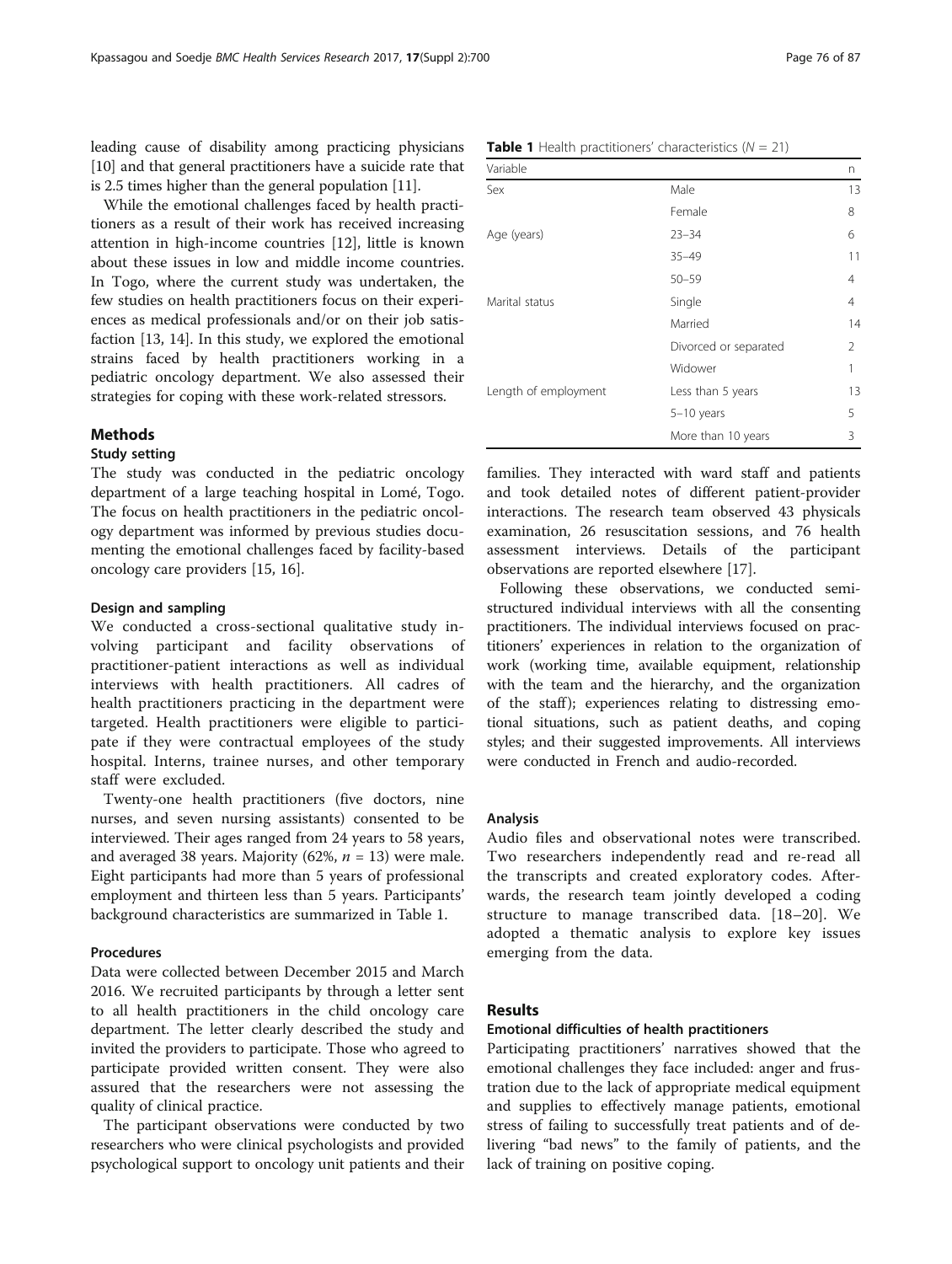Anger and frustration due to the lack of medical equipment Several practitioners reported that it was emotionally challenging to treat children with serious and chronic diseases because the hospital lacked appropriate medical equipment and supplies that would enable them provide quality care. Not being able to provide quality care to patients because of poor infrastructure reportedly resulted in anger, particularly among doctors. In what exemplifies the frustration and anger of providers as they worked without the right equipment and tools a pediatrician trying to resuscitate a six-year-old girl was observed saying:

"There is really a problem of resources, but what can we do? The child is critically ill… we cannot even do a proper resuscitation! Is this a resuscitation session…? Is this resuscitation? Just see how it is bloating the child. The flask is filthy and in addition we push and release, we push and release… There is not even a respirator… this is not a resuscitation… they just have to leave the child to die peacefully… this is even disturbing her for nothing".

Practitioners regularly noted that the lack of medical equipment made them feel helpless and angry. In the words of one doctor, "It's hard to see the children suffer and die for by lack of resources because we are powerless against a solvable problem." Practitioners' feeling of helplessness was compounded by the lack of equipment, delayed treatment, and prolonged patients' suffering, which reportedly often made family members of patients feel that there was nothing the practitioners could do for their children. In the apt words of one doctor:

"There are examinations that are not possible here… You wait, the results are not coming, you are forced to move, and during this time the child is suffering and you have no treatment, you can only say to them 'we are expecting the results'…The disease advances and they have the impression that we cannot do anything for them. The parents get discouraged and want to go home but you cannot let them go, it's frustrating. Finally, you will learn that you are powerless in most cases."

The lack of quality medical equipment caused providers much emotional stress. Being unable to save lives, alleviate suffering, and restore good health among their patients made providers feel helpless and incompetent. Many of them reported being deeply pained, discouraged, and traumatized by seeing child who would, otherwise, have been successfully treated, suffer for long or die in their care. As one doctor put it: "We are anyway powerless, so they die here and it is very rare for a family to thank us because most of them lose their children after spending a lot of time and money in the hospital."

Emphasizing the feeling of discouragement and professional failure that follows poor treatment outcomes, one nurse noted that (health practitioners often feel that they were "working for nothing."

## Delivering "bad news"

Interview data also suggested that providers were often stressed by the experience of having to explain to parents about their child's health, particularly in cases where the child had a terminal illness. While recounting a case involving a child whose cancer had metastasized, one doctor noted, "The results we received showed that the cancer had already metastasized and there are no protocols here.... We cannot do anything. Then how do you tell this to a mother who only has one son... Really, this is not easy. These are the cases that I hate to do. It was the psychologist who handled this difficult situation." Emerging data showed that clinical psychologists were regularly asked to deliver news of severe or terminal illness to family members. They were also regularly asked to provide psychological support to patients and parents who were concerned about the quality of care.

## Lack of training on positive coping

According to the practitioners we studied, their training did not adequately prepare them for the emotional distress associated with loss of life and prolonged patient suffering. The feeling of being ill-prepared to deal with the vagaries of providing care in a resource-poor context was described by a nurse: "I wonder if my training allows me to have a distanced view on situations entrusted to me .... Did this training enable me to go into this domain? (...). Do I have the opportunity to accompany a person to the end of his or her life? I try to do my best to relieve the patients but do I really alleviate them?"

# Coping with emotional distress

Judging by the data, practitioners coped with work-related emotional stress through avoidance and normalization of death.

# Avoidance

Avoidance—or maintaining emotional distance from patients—was a strategy that practitioners commonly used to limit emotional distress. Practitioners noted that they often avoided emotional involvement with patients with advanced illness. This was particularly the case when practitioners felt that there was nothing they could do to help the patient given the lack of medical supplies and equipment to provide quality care. In the words of one nurse: "When I see that a child has cancer in an advanced stage… when I expect that the child will die, my relationship with him or her is less close."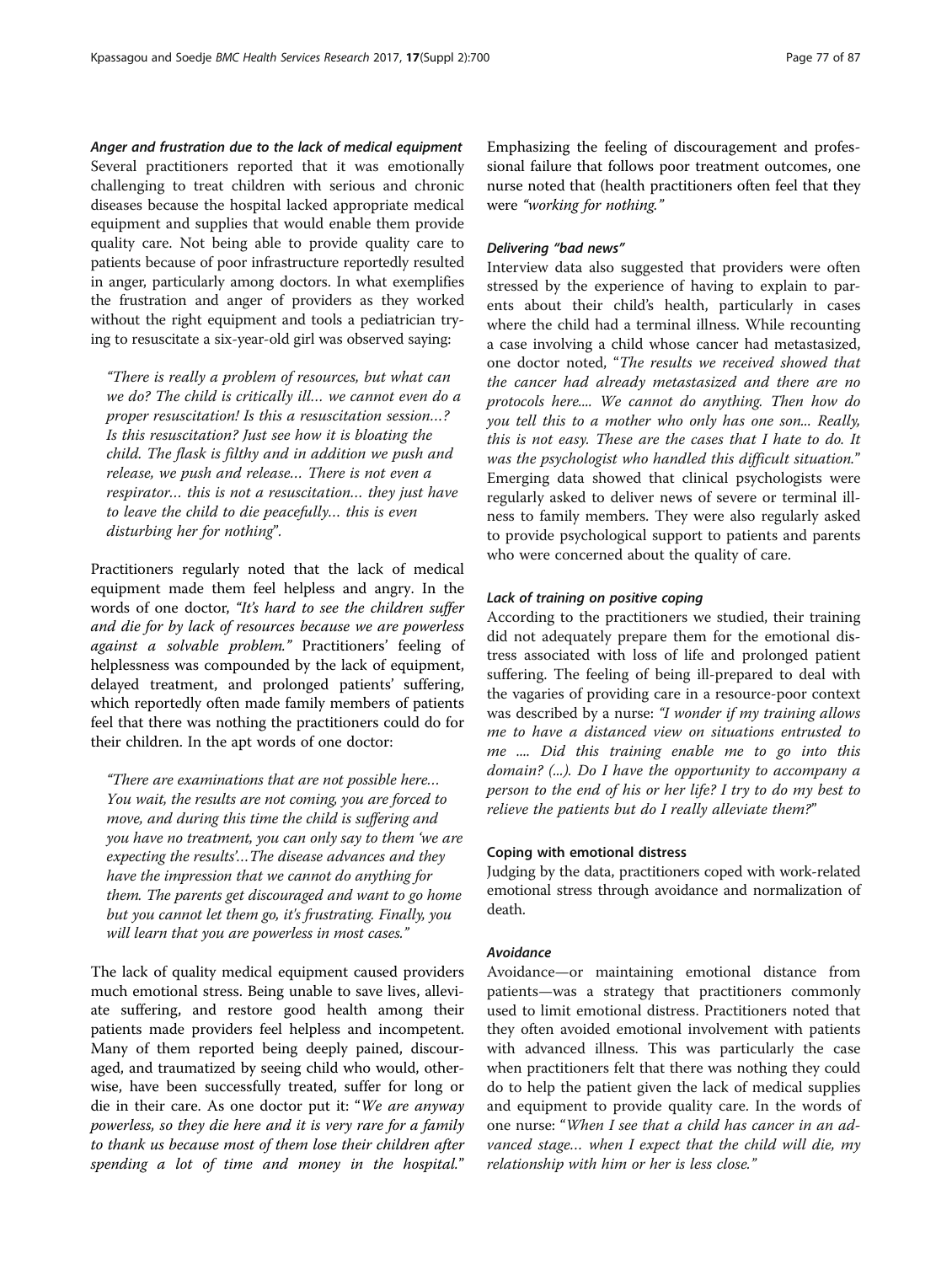In some cases, practitioners' inability to alleviate suffering led them to hope for the early death of the child. One provider's experience of managing a terminally ill child was: "... Afterwards, the first thing I did when I arrived at the hospital was to go find the dossier to see if the child didn't pass away. It was a relief for the entire team when we knew the child was dead." Often, the death of suffering patients due to limitations of resources and equipment brought relief to providers.

## Normalization and acceptance of death

Practitioners' narratives also suggested that they coped with emotional distress by normalizing and accepting death. Illustrating the above point, providers noted "Seeing somebody passing away doesn't mean anything to me", "I am armored, what is the death?", "It is a daily thing and I don't feel anything when I see someone die, the death, what is it?", and "I feel nothing at all and I wait until it's my turn."

Normalizing and accepting death as part of life was a coping strategy that developed over time as illustrated in expressions such as "The most cancer deaths pass through here and we deal with it ... at the beginning it was difficult but now I'm armored" and "it is not affecting all nurses here, and some of them came and left after three weeks because they couldn't stand to see people dying every day, but I'm here, it's been eight years since I [started] working here." Further, normalizing and accepting death was often reinforced by reflections about one's own life as demonstrated below by a nursing assistant:

There was a girl of ten years with a digestive tube cancer. She was in the CM1 class. To see that girl start crying and her parents in tears was not easy. He didn't want to see this, she lamented, "I'm dying, I'm dying, I am in pain I am in pain ... I asked myself a lot of questions, I said to myself this could be my daughter. I have a daughter [who is] 10 years old and when I see cases like that I think of my daughter and I am afraid ... in the beginning I hid myself in the toilet and cried but then I said to myself, nurses do not cry"

# **Discussion**

In this study, we explored care-related emotional strains faced by pediatric oncology care providers in Lomé, Togo and assessed how they coped with these strains. We found that providing care in this setting was emotionally challenging and that the emotional strains associated with caregiving were often compounded by the lack of effective medical treatment and equipment that made it difficult for practitioners to offer quality care.

Physicians, in particular, appeared to be vulnerable to feelings of anger and frustration due to the lack of medical supplies and equipment. Many of the participants

emphasized that they felt helpless, discouraged, and anxious about being unable to provide optimal care for some patients. They also demonstrated low feelings of personal accomplishment and low self-efficacy. Similar findings have been reported in Tanzania, where health workers in primary health care facilities reported that the lack of laboratory equipment made them feel that they were "gambling" with patients' lives [[21](#page-4-0)]. Similarly, a study in Greece [\[22\]](#page-4-0) showed that the reduction in public hospital budgets during the economic crisis resulted in medical supply shortages and was significantly associated with emotional exhaustion and low personal accomplishment among health practitioners. Working in resource-limited health settings may therefore compound the risk of emotional exhaustion and burnout for health workers.

Communicating bad news was the most difficult emotional task for many health practitioners. Barclay et al. [\[23](#page-4-0)] note that communicating bad news is stressful for health practitioners and that they experience strong emotions, such as anxiety, when they have to communicate such news. Unlike a previous study by Mansson and Kebede [\[24](#page-4-0)] who reported that doctors in Uganda and Ethiopia managed patients' reactions by counseling them and giving them time to process the news, we found that clinical psychologists were regularly asked by physicians to communicate bad news. Arbabi et al. [\[25](#page-5-0)] found that physicians use different approaches to deliver bad news with some only involving family caregivers while others find it more appropriate to deliver the bad news directly to the patient. Health practitioners must be aware of patients' emotional vulnerability and adopt empathetic ways to deliver bad news. In Togo, health practitioners receive only 12 h of training relationships between health practitioners and patients. Their limited training may lower their confidence in delivering bad news and result in their reliance on clinical psychologists. This culture of pluridisciplinarity in health care settings may be a useful way to use provide empathetic care to patients, particularly in cases of severe illness or death.

We found that avoidance as well as the normalization and acceptance of death were the most commonly reported strategies adopted to cope with the emotional stress associated with caregiving. In their study of coping strategies used by nurses in dealing with patient death and dying, Akuroma et al. [[26\]](#page-5-0) described normalization and acceptance of death as a psychological defense. Also described as the "John Wayne syndrome" (solitary cowboy and invulnerable to all emotion) [\[11\]](#page-4-0), normalization and acceptance of death and dying is hinged on the faulty belief that good health practitioners are not ruffled by the suffering and death of patients [\[27\]](#page-5-0). However, experiencing death may make health practitioners mindful of their limitations and can be extremely painful and difficult [[28](#page-5-0)].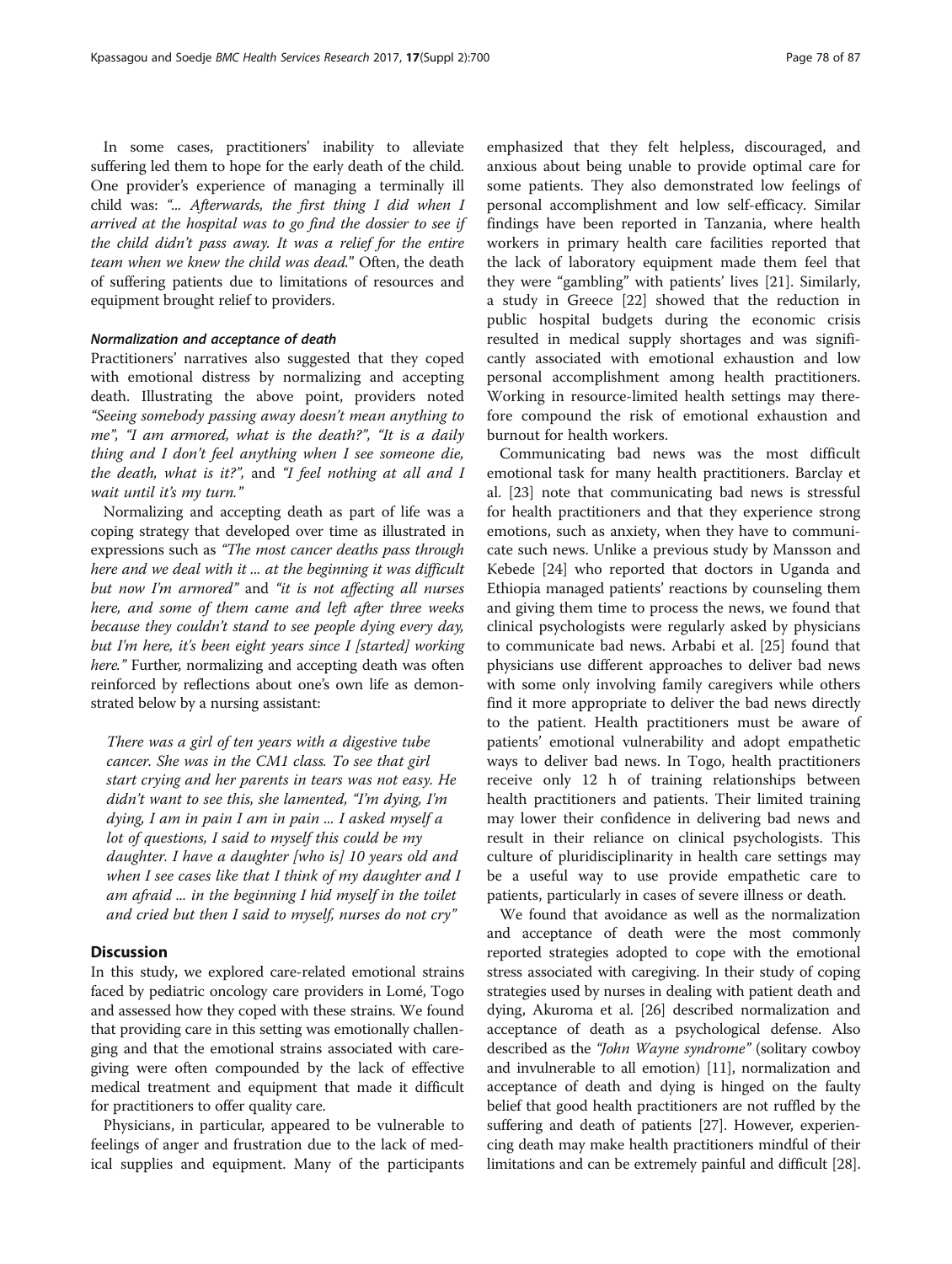<span id="page-4-0"></span>These findings imply the need for better mental health support for healthcare professionals to manage the emotional stresses associated with caregiving. The findings also underscore the need for palliative care policies.

Study findings should, however, be interpreted with caution since we did not assess factors associated with different emotional reactions to caring. Further research to understand these factors is warranted. Understanding these factors can help identify strategies for alleviating emotional strains and ultimately improving health practitioners' quality of life as well as the quality of services they provide.

# Conclusion

This qualitative study highlights the emotional strains faced by health practitioners in the course of providing care. Our findings show that caregiving can elicit strong feelings of anger and helplessness particularly in settings characterized by a lack of effective treatments and appropriate medical equipment. These results underscore the importance ensuring that health facilities are sufficiently resourced to ensure that health practitioners feel capable of providing the best quality care. In addition, results highlight the need to enhance health practitioners' emotional coping skills during their professional training.

#### Acknowledgements

The authors acknowledge support from the African Doctoral Dissertation Research Fellowship (ADDRF) Program that is managed by the Africa Population and Health Research Center (APHRC) in partnership with the International Development Research Centre (IDRC).

#### Funding

Publication was funded by the International Development Research Center (Grant Number 107508–001) and the John D. and Catherine T. MacArthur Foundation (Grant Number 14–107495-000-INP).

#### Availability of data and materials

The data of this study are available from the corresponding author on reasonable request.

#### About this supplement

This article has been published as part of BMC Health Services Research Volume 17 Supplement 2, 2017: Research for health systems strengthening in Africa: studies by fellows of the African Doctoral Dissertation Research Fellowship (ADDRF) program. The full contents of the supplement are available online at [https://bmchealthservres.biomedcentral.com/articles/](https://bmchealthservres.biomedcentral.com/articles/supplements/volume-17-supplement-2) [supplements/volume-17-supplement-2.](https://bmchealthservres.biomedcentral.com/articles/supplements/volume-17-supplement-2)

#### Authors' contributions

KBL conceptualized the study and drafted the manuscript. KBL and SKMA analyzed the data and reviewed the manuscript. Both authors have read and approved the final manuscript.

#### Ethics approval and consent to participate

The study protocol was approved by the Bioethics Committee for Health Research of the Health Ministry of Togo (Reference 010/2015/CBRS). All participants provided written consent.

# Consent for publication

Not applicable.

#### Competing interests

The authors declare that they have no competing interests.

# Publisher's Note

Springer Nature remains neutral with regard to jurisdictional claims in published maps and institutional affiliations.

#### Author details

<sup>1</sup>University Hospital Campus of Lomé, Substitute teacher Faculty of Psychology, University of Lomé, Lomé, Togo. <sup>2</sup>University Hospital Campus of Lomé, Faculty of Health Sciences, University of Lomé, Lomé, Togo.

#### Published: 4 December 2017

#### References

- 1. Jaffré Y, Olivier de Sardan JP. Une médecine inhospitalière: Les difficiles relations entre soignants et soignés dans cinq capitales d'Afrique de l'Ouest. Paris: Karthala; 2003.
- 2. Duquette A, Delmas P. Les infirmières sont vulnérables aux problèmes de santé mentale. Infirm Can. 2000;1(5):10–1.
- 3. Canouï P. Le deuil des soignants. Paris: Karthala; 2002.
- 4. Lindemann B. Une enquête sur la souffrance des soignants face aux patients douloureux chronique en fin de vie. Perspective Soignante. 2005;17(1):8–19.
- 5. Canouï P, Mauranges A. Le syndrome d'épuisement professionnel des soignants. De l'analyse du "burn out" aux réponses. 2<sup>nd</sup> Edition. Paris: Masson; 2001.
- Amar S. Violence du mourir, violence des soins palliatifs, violence en soins palliatifs. Le Journal des Psychologues. 2009;266:35–8.
- 7. Jaffré Y. Trop proche ou trop lointain, la construction de la relation entre soignants et soignés dans un service d'hémato-oncologie au Mali. Santé Publique et Sciences Sociales. 2002;9:119–44.
- 8. Kubler-Ross E. Les derniers instants de la vie. Geneva: Labor et Fides; 1975.
- 9. Stieffel F, Mazzocato C. La souffrance du soignant: La reconnaître? La traverser? La prévenir? INFOkara. 1999;53:181–234.
- 10. La JP. gestion du deuil des soignants confrontés quotidiennement à la mort: recherche dans une unité de soins palliatifs. INFOkara. 2007;22(1):3–12.
- 11. Canouï P. La souffrance des soignants: un risque humain, des enjeux éthiques. InfoKara. 2003;18:101–4.
- 12. Poncet MC, Toullic P, Papazian L, Kentish-Barnes N, Timsit JF, Pochard F, et al. Burn out syndrome in critical nursing staff. Am J Respir Crit Care Med. 2007;175:698–704.
- 13. Annick V. Koffi-Tessio, Owonayo O, Mijiyawa M. Vécu et perçu de leur profession par des médecins togolais. La Tunisie Medicale. 2010;88(9):660–5.
- 14. Salami M, Elessesi E. Analyse de la situation sanitaire dans le contexte socioéconomique du Togo. MSP/OMS: Lomé; 2002.
- 15. Travado L, Grassi L, Gil F, Ventura C, Martins C. Physician–patient communication among southern European cancer physicians: the influence of psychosocial orientation and burnout. Psychooncology. 2005;14:661–70.
- 16. Ramirez AJ, Graham J, Richards MA, Cull A, Gregory WM, Leaning MS, Snashall DC, Timothy AR. Burnout and psychiatric disorder among cancer clinicians. Br J Cancer. 1995;71:1263–9.
- 17. Kpassagou BL, Hatta O. Needs of terminally ill, hospitalised patients in Togo: qualitative study. Médecine Palliative. 2016;15(2):96–104.
- 18. Guérin F, Laville L, Daniellou F, Duraffourg J, Kerguelen A. Comprendre le travail pour le transformer. Lyon: ANACT; 2001.
- 19. Lhuilier, D. Cliniques du travail. Toulouse: Érès. [https://doi.org/10.3917/nrp.](https://doi.org/10.3917/nrp.001.0179) [001.0179.](https://doi.org/10.3917/nrp.001.0179)
- 20. Machi LA, McEvoy BT. The literature review: Six steps to success. Thousand Oaks: Sage publications Inc; 2008.
- 21. Manongi RN, Marchant TC, Bygbjerg IC. Improving motivation among primary health care workers in Tanzania: a health worker perspective. Hum Resour Health. 2006;4:6. [https://doi.org/10.1186/1478-4491-4-6.](https://doi.org/10.1186/1478-4491-4-6)
- 22. Rachiotis G, Kourousis C, Kamilaraki M, Symvoulakis EK, Dounias G, Hadjichristodoulou C. Medical supplies shortages and burnout among Greek health care workers during economic crisis: a pilot study. Int J Med Sci. 2014;11(5):442–7. [https://doi.org/10.7150/ijms.7933.](https://doi.org/10.7150/ijms.7933)
- 23. Barclay S, Blackhall J, Tulsky A. Communication strategies and cultural issues in the delivery of bad news. J Palliat Med. 2007;10(4):958–77.
- 24. Mansson J, Kebede B. The role of communication in cancer consultations: an exploratory study of doctor-patient-family caregiver communication in